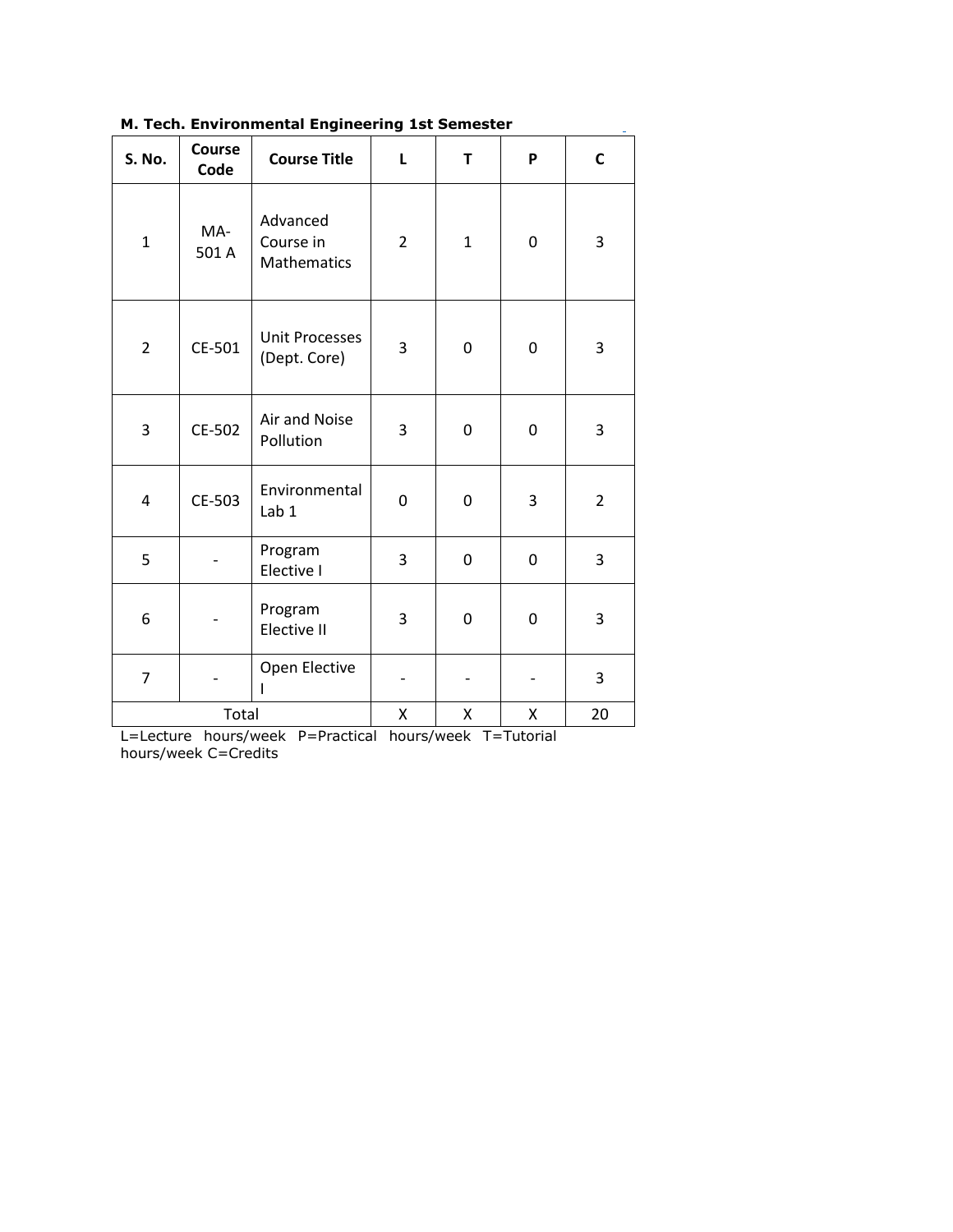M. Tech. In Environmental Engineering

CE 501 Unit Processes

 $Cr. 3: (3-0-0)$ 

 General Chemistry- Henry's law, activity & activity coefficient, Solubility product, common ion effect, Diverse ion effect, Coagulation; Flocculation; Settling; Filtration; Disinfection; Aeration and gas transfer process; Adsorption Basics of biochemistry- EMP & TCA cycles, Electron transport mechanism; Enzyme-substrate reactions, Continuous flow stirred tank reactor, Plug flow reactor; Fundamentals of Microbiology, Nutritional requirements, Environmental effects on microbial growth, Wastewater characteristics, Physical, chemical and biological characteristics of sewage; Kinetic relationships from microbiology applied for process design; Activated sludge Process and its modifications; Aeration and aeration systems; Treatment ponds and aerated lagoons; Trickling filters; Rotating biological contactors; Anaerobic digestion; Nitrification & De-nitrification.

Reference Books:

1. Chemistry for Environmental Engineering and Science: Sawyer, McCarty & Parkin

2. Wastewater Engineering: Treatment and Reuse: Metcalf &. Eddy

3. Waste water Treatment Plant: Design and Operation: Quasim

4. Wastewater Treatment for Pollution Control: Arceiwala

CE 502 Air and Noise Pollution

 $Cr. 3: (3-0-0)$ 

 Sources of air pollution; Classification of aerosols, Gases vapors, natural pollutants; Properties of air pollutants; Meteorological factors influencing dispersion of air pollutants; Gaussian plume model for dispersion of air pollutants and its applications; Effects on man, material, vegetation, art treasure; Air pollution disasters; Economic Effects of air pollution; Global Effects of Air pollution; Air pollution Due to Automobiles and emission control; General concept of transport planning for prevention of air pollution; Control technology for particulate and gaseous pollutants.

Basics of noise Pollution; Measurement of noise; permissible noise levels in different zones; Effects of noise.

Reference Books:

1. Air Pollution: Its Origin & Control: Wark, Warner & Davis

2. Air Pollution: Henry Crawford Perkins.

3. Noise Pollution and Control: S P. Singhal

CE 503 Environmental Lab - 1 Cr. 2: (0-0-3)

Water quality: principles of measurement and testing of water for parameters like pH, TDS, NO3, PO4-P, Hardness, Turbidity, residual chlorine, breakpoint